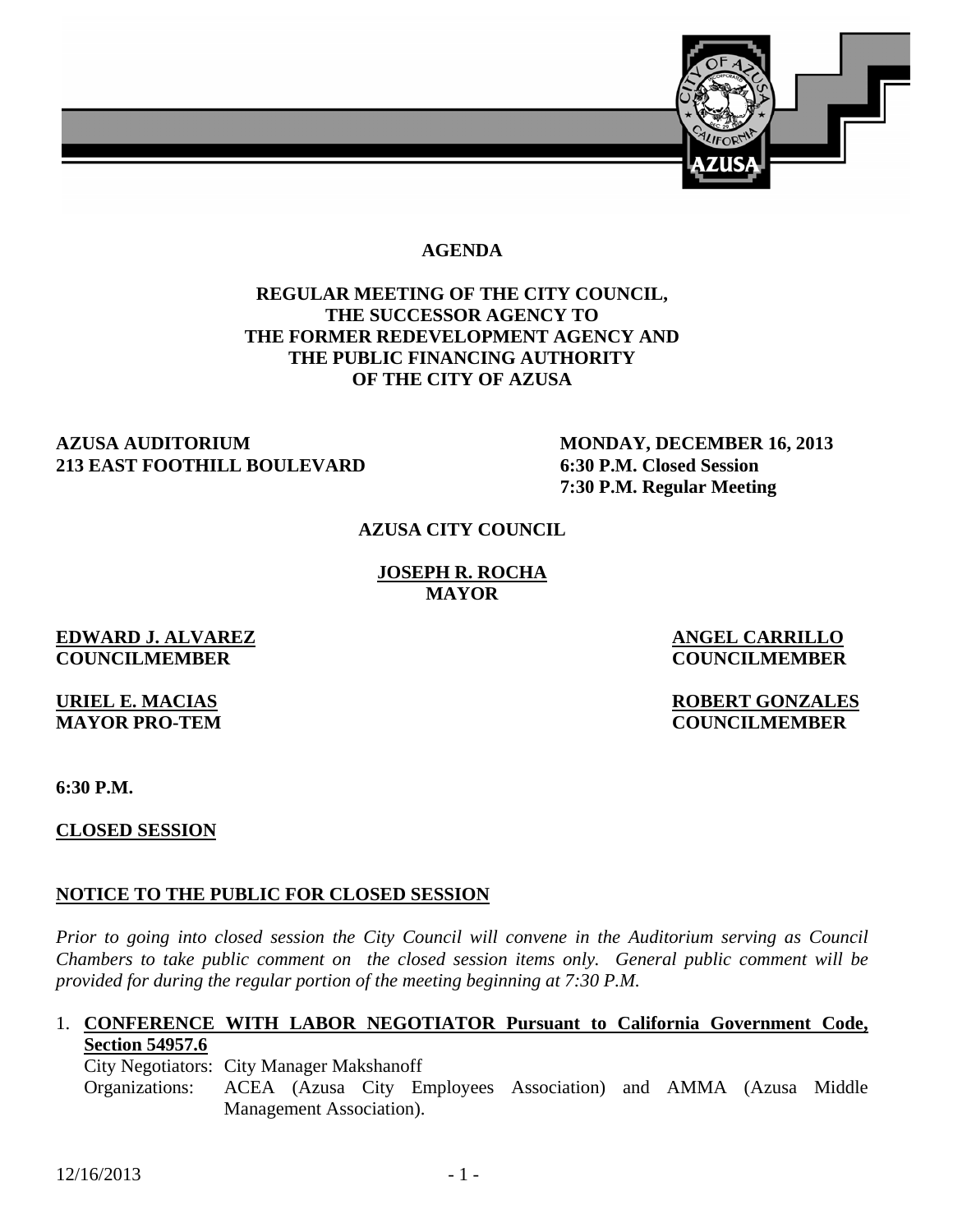# **NOTICE TO THE PUBLIC FOR REGULAR MEETING**

*In compliance with Government code Section 54957.5, copies of staff reports or other written documentation relating to each item of business referred to on the Agenda are in file in the Office of the City Clerk - 213 E. Foothill Blvd.; copies for public view are in the Azusa City Library - 729 N. Dalton Ave., Azusa Police Department Lobby - 725 N. Alameda Ave., and the City of Azusa Web Page www.ci.azusa.ca.us. Persons who wish to speak during the Public Participation portion of the Agenda or on a Public Hearing item, shall fill out a card requesting to speak and shall submit it to the City Clerk prior to the start of the City Council meeting. Cards submitted after 7:30 P.M. will not be accepted.* 

# **7:30 P.M. - REGULAR MEETING OF THE CITY COUNCIL AND THE SUCCESSOR AGENCY.**

- 1. Call to Order
- 2. Pledge to the Flag
- 3. Invocation Reverend Jesse Aramburo of Canyon Christian Fellowship.

# **A. PUBLIC PARTICIPATION**

*This time has been set aside for persons in the audience to make public comments on items within the subject matter jurisdiction of the council/agency board that are not listed on this agenda or are listed on this agenda as an item other than a public hearing item. Members of the audience will have the opportunity to address the city council/agency board about public hearing items at the time the public hearing is held. Under the provisions of the Brown Act, the council/agency board is prohibited from taking action on oral requests, but may refer the matter to staff or to a subsequent meeting. The council/agency board will respond after public comment has been received. Each person or representative of a group shall be allowed to speak without interruption for up to five (5) continuous minutes, subject to compliance with applicable meeting rules. Questions to the speaker or responses to the speaker's questions or comments shall be handled after the speaker has completed his/her comments. Public Participation will be limited to sixty (60) minutes.*

## **B. REPORTS, UPDATES, AND ANNOUNCEMENTS FROM STAFF/COUNCIL**

- 1. Councilmember Alvarez: Request for certificates for Azusa Pacific University (APU) Football Team congratulating them as Great Northwest Athletic Conference (GNAC) Conference Champions, Victor Santa Cruz, Head Football Coach for leading the team, and Gary Pine Athletic Director for his oversight and management of the football program; certificates to be presented February 3, 2014.
- 2. Councilmember Gonzales: Request for a certificate for the APU Women's Soccer Team for wining the championship; certificate to be presented February 3, 2014.

# **C. SCHEDULED ITEMS**

## 1. **INTRODUCTION OF AN ORDINANCE AMENDING SECTIONS 3-3 OF CHAPTER 3 OF THE AZUSA MUNICIPAL CODE TO INCREASE THE SETTLEMENT AUTHORITY OF THE CITY MANAGER FROM \$10,000 TO \$25,000 FOR RESOLVING CLAIMS AGAINST THE CITY**.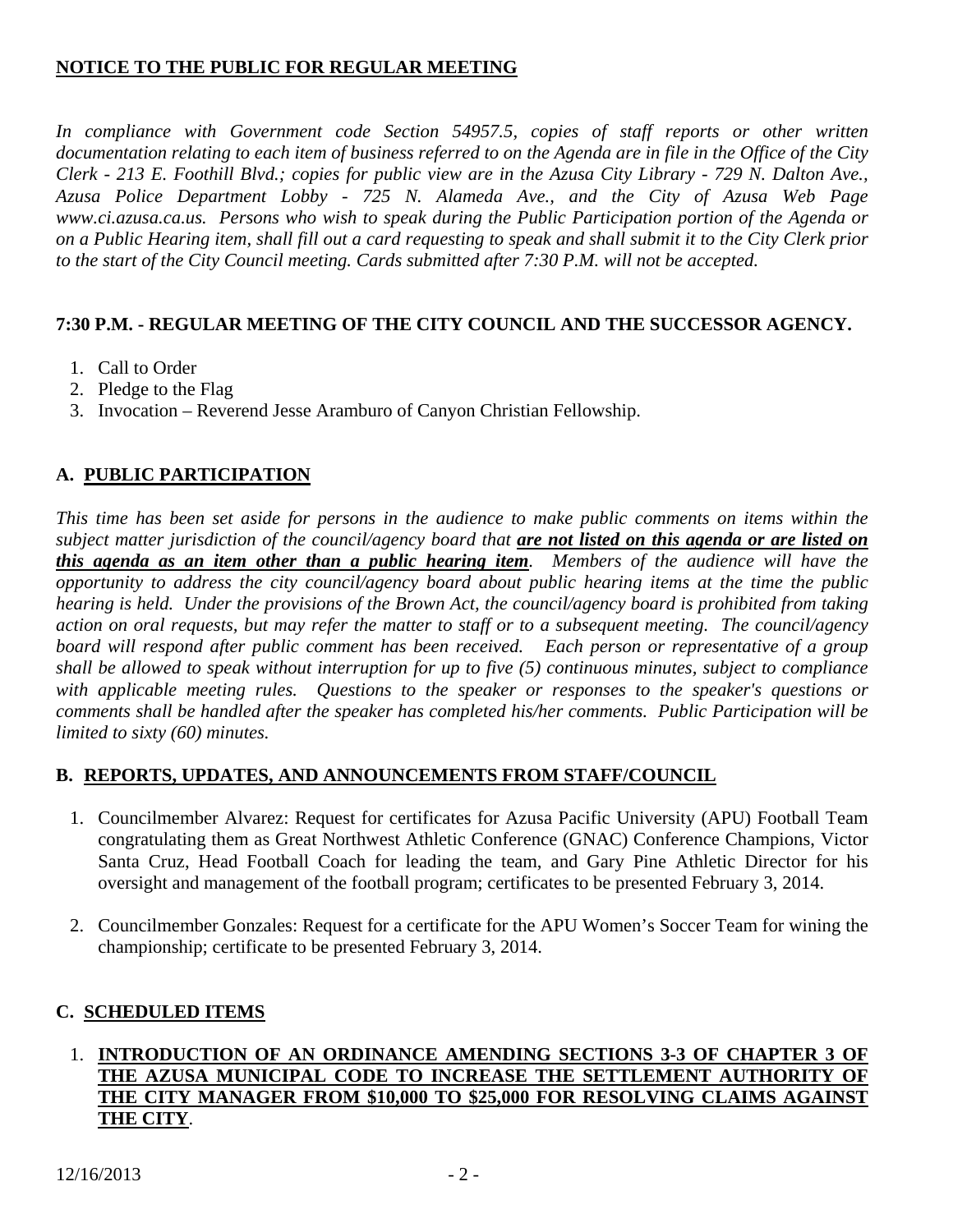## **RECOMMENDED ACTION:**

Waive further reading, read by title only and introduce Ordinance No. 13-O5, amending Section 3-3 of Chapter 3 of the Azusa Municipal Code to increase the settlement authority of the City Manager from \$10,000 to \$25,000 for resolving claims against the City.

## 2. **INTRODUCTION OF AN ORDINANCE AMENDING CHAPTER 14 OF THE AZUSA MUNICIPAL CODE PERTAINING TO THE REGISTRATION AND MAINTENANCE OF VACANT AND ABANDONED PROPERTIES**.

#### **RECOMMENDED ACTION:**

Waive further reading, read by title only and introduce an Ordinance No. 13-O6, amending Chapter 14 of the Azusa Municipal Code to establish standards for administering and managing the City's response to vacant and abandoned properties.

### **D. CONSENT CALENDAR**

*The Consent Calendar adopting the printed recommended actions will be enacted with one vote. If Councilmembers or Staff wish to address any item on the Consent Calendar individually, it will be considered under SPECIAL CALL ITEMS.* 

### 1. **APPROVAL OF THE MINUTES OF THE REGULAR MEETING OF DECEMBER 2, 2013 AD THE SPECIAL MEETING OF NOVEMBER 25, 2013**.

#### **RECOMMENDED ACTION:**

Approve Minutes as written.

## 2. **RESOLUTION AUTHORIZING PAYMENT OF WARRANTS BY THE CITY**.

#### **RECOMMENDED ACTION**:

Adopt Resolution No. 13-C93 allowing certain claims and demands and specifying the fund out of which the same are to be paid.

## 3. **HUMAN RESOURCES ACTION ITEMS.**

#### **RECOMMENDED ACTION:**

Approve Personnel Action Requests in accordance with the City of Azusa Civil Service Rules and applicable Memorandum of Understanding(s).

#### 4. **FALSE ALARM MANAGEMENT AGREEMENT**.

#### **RECOMMENDED ACTION**:

Award the false alarm management contract to PMAM Corporation and authorize the City Manager to execute an agreement on behalf of the City of Azusa.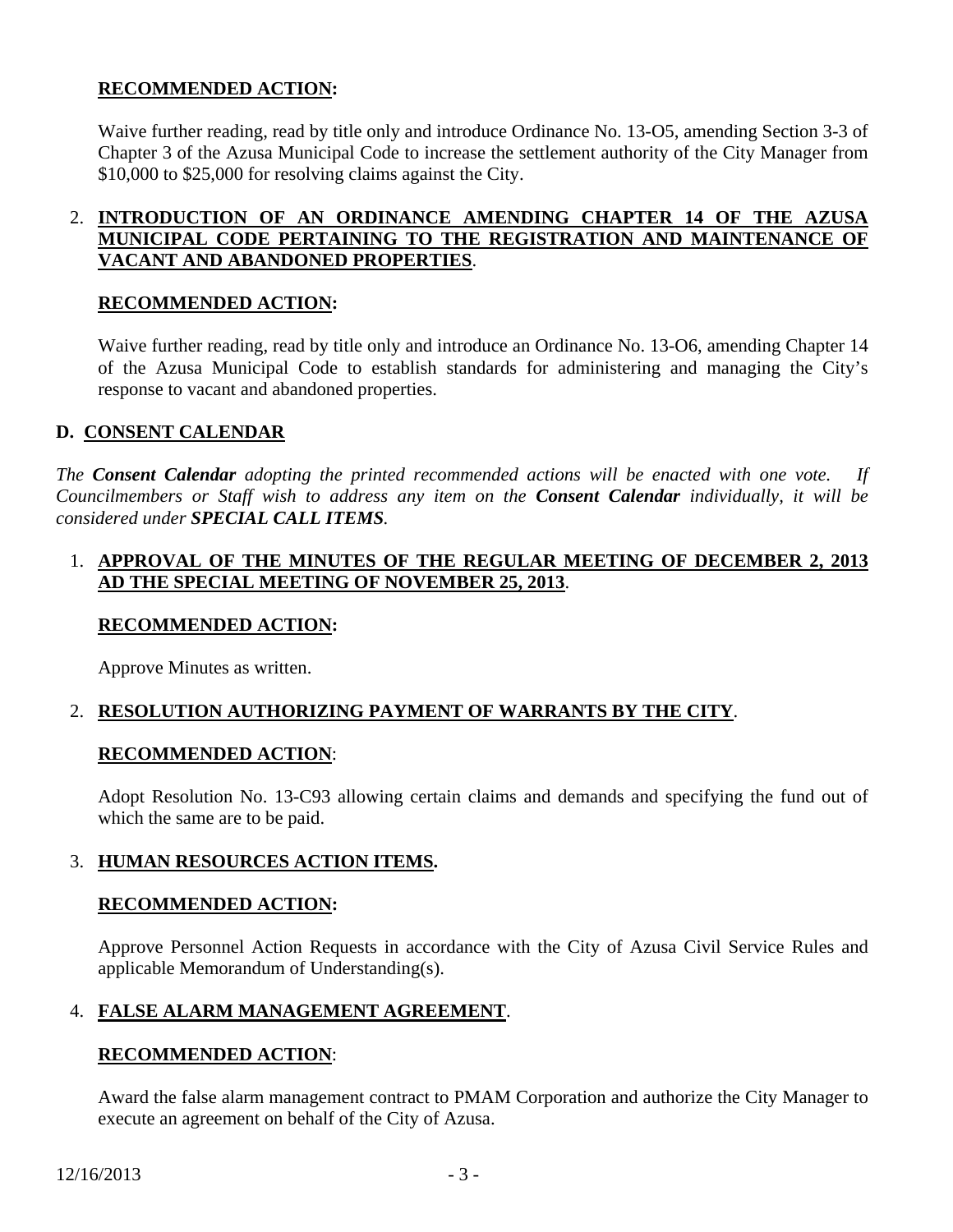### 5. RESOLUTION ESTABLISHING A FEE AND FINE SCHEDULE FOR THE **REGULATORY PROGRAM FOR ADMINISTERING AND MANAGING THE CITY'S RESPONSE TO ALARMS**.

#### **RECOMMENDED ACTION:**

Adopt Resolution no. 13-C94 amending the schedule of fees and fines as it relates to the City Alarm Program to establish a fee and fine schedule for the city's regulatory program for administering and managing the city's response to alarms.

### 6. **CITY TREASURER'S STATEMENT OF CASH AND INVESTMENT BALANCES FOR THE MONTH OF NOVEMBER 2013**.

#### **RECOMMENDED ACTION:**

Receive, review, and file the City Treasurer's Report for the City of Azusa for the month of November, 2013.

### 7. **RESOLUTION AUTHORIZING ENTERING INTO A MASTER AGREEMENT AND A PROGRAM SUPPLEMENT AGREEMENT WITH CALTRANS FOR THE REHABILITATION PAVEMENT ON AZUSA AVENUE PROJECT NO. HPLUL-5112 (014)**.

#### **RECOMMENDED ACTION:**

Adopt Resolution No. 13-C95, authorizing the City Manager to enter into a Master Agreement and Program Supplement Agreement with the California Department of Transportation (Caltrans) for the receipt of federal transportation funds for current and future projects.

### 8. **PROJECT NO. SR2SL-5112(017); AWARD OF CONTRACT, SAFE ROUTES TO SCHOOL PROJECT TO E.C. CONSTRUCTION**.

#### **RECOMMENDED ACTION:**

Authorize staff to award the Safe Routes to School Project No. SR2SL-5112(017) to E.C. Construction.

## 9. **PROFESSIONAL SERVICES AGREEMENT WITH R3 CONSULTING GROUP**

#### **RECOMMENDED ACTION:**

Approve attached the services agreement with R3 Consulting Group, Inc., for not-to-exceed amount of \$24,930, to review Athens Services' increased transportation costs following closure of Puente Hills Landfill.

### 10. **AMENDMENT NO. 4, CONSIDERATION OF AN AMENDMENT TO THE CITY MANAGER'S EMPLOYMENT CONTRACT REPEALING CERTAIN VACATION FREEZE AND PROVISIONS**.

## **RECOMMENDED ACTION:**